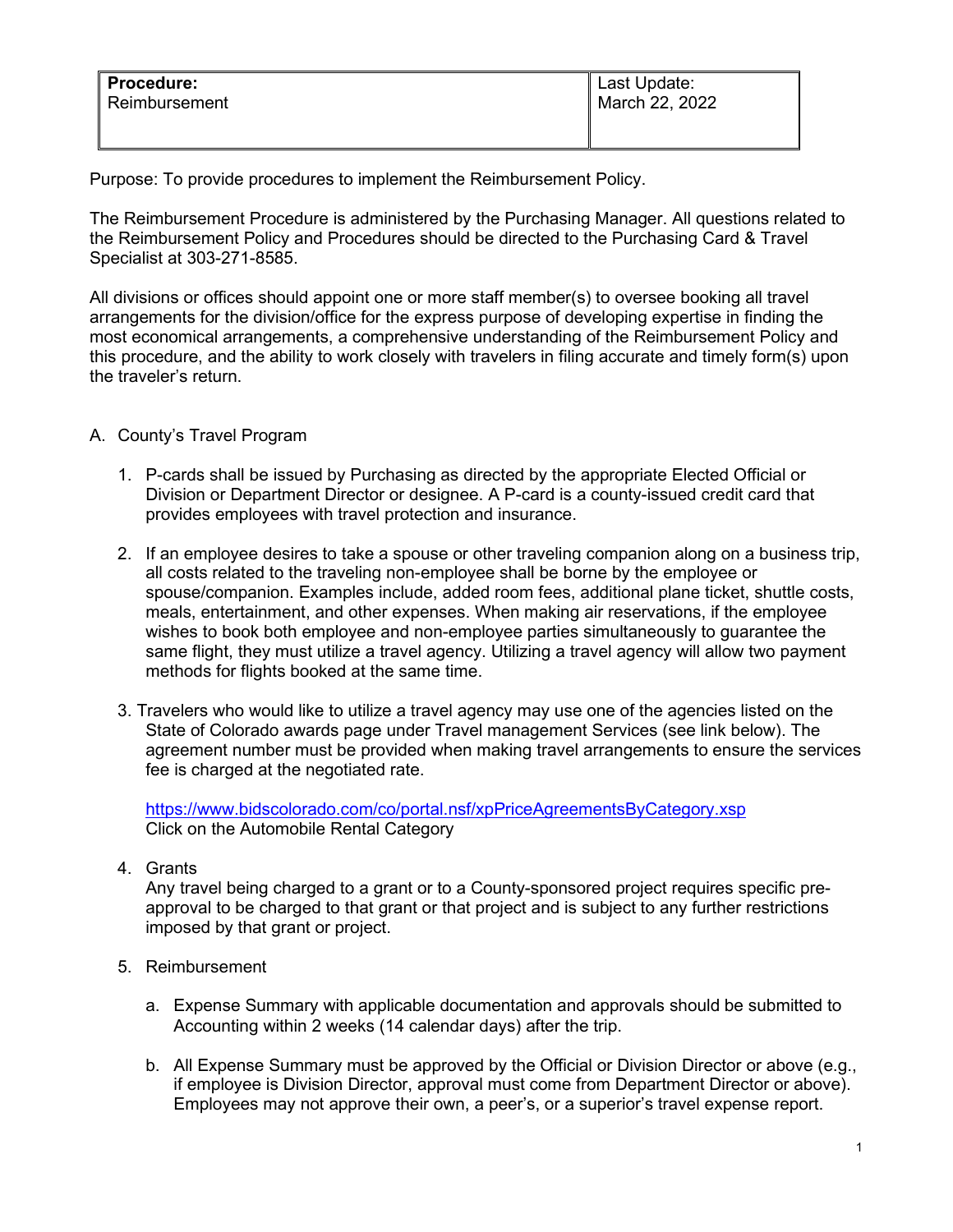- c. Department Directors, Officials, or their designees, are expected to maintain approval documentation records for audit purposes. These records must be retained per the County's archives retention schedule.
- d. Each employee expense summary form will be reviewed by the designated approver for:
	- approval signatures
	- business purpose
	- correct totals
	- supporting documentation and receipts, including conference agenda, if applicable
	- copy of applicable per diem page(s)
	- policy compliance
	- to ensure no duplication of charges (e.g., p-card and per-diem)
- e. It is the responsibility of the traveling employee to make every effort to obtain the required and necessary documentation of incurred expenses.
- 6. Traveling Without a P-card
	- a) Reimbursement for approved expenses will be paid through the expense reimbursement in the county financial system and paid via check or direct deposit based on how the employee has designated their reimbursement in the system.
	- b) Expense reimbursement request forms that are incorrect or incomplete:
		- Will be returned to the employee for correction or revision and must be resubmitted.
		- May result in delay or non-reimbursement of specific items.
- 7. Reimbursement of Expenses for Terminated Employees Submission of expenses for terminated employees must be made within fourteen (14) calendar days of termination.
- 8. Receipt Requirements

Employees traveling on County business are required to submit original line item receipts for all expenses charged to a P-card according to the following guidelines. Receipts must be submitted to the employee's designated Travel Coordinator for reconciliation of the monthly Pcard Statement. A duplicate invoice should be obtained from the vendor if the original has been lost.

a. Airline

The original receipt is required for air travel expenses. Original passenger receipt is defined as the electronic ticket/invoice document including the ticket number and amount paid. The receipt must include the name of traveler, destination, dates of travel, and seat classification. Boarding passes or itineraries are not acceptable as expense documentation.

b. Lodging

The original hotel guest receipt showing the itemized charges (i.e., room and taxes, phone calls, etc.) is required. The receipt must clearly indicate the name of the guest and the dates of the stay.

c. Rental Cars

The original rental company receipt showing the itemized charges (i.e., days, daily rate, mileage, etc.) is required. Receipt must clearly indicate the name of the driver and the dates of the rental. Original receipts for refueling expenses are also required.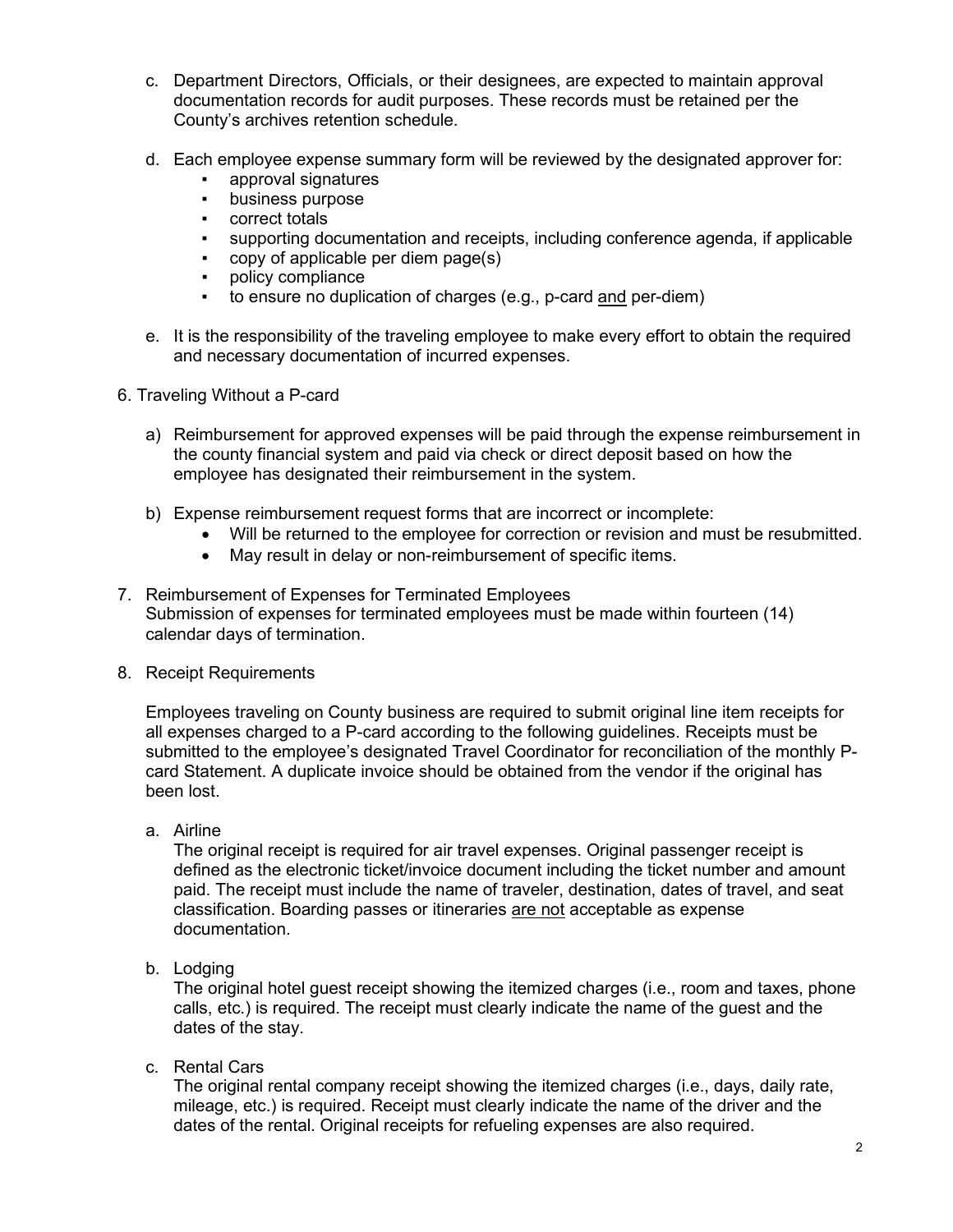- d. Other Ground Transportation & Parking The original receipt, where practical to obtain one, is required for other ground transportation expenses (e.g., taxis, shuttles, rail, parking, tolls).
- C. Meals and Incidentals

All employees except for Elected Officials must claim per diem for meals and incidental expenses, which is defined as a set monetary allowance for meals and incidental expenses by location. Elected Officials must submit receipts for actual and necessary business expenses for reimbursement by the County. See Reimbursement Policy.

- 1. Per Diem Tables
	- a. The County utilizes the Meal Per Diem Tables in effect at the time of travel as provided by the US General Services Administration (GSA) for travel within the continental United States (CONUS). [https://www.gsa.gov/travel/plan-book/per-diem-rates/per-diem-rates](https://www.gsa.gov/travel/plan-book/per-diem-rates/per-diem-rates-lookup)[lookup](https://www.gsa.gov/travel/plan-book/per-diem-rates/per-diem-rates-lookup)
	- b. Cities not appearing in the table may be located within a county for which rates are listed. To determine what county a city is located in, visit the National Association of Counties (NACO) website (a non-federal website). <http://www.naco.org/Counties/Pages/CitySearch.aspx>
- 2. Meals

Itemized detailed receipts must be submitted for all food/beverage expenses incurred. Expenses may be reimbursed upon completion of a Claim Voucher indicating the date, place, person(s) attending, and business purpose. The cost of business food/beverage charged to a County P-card must also state the date, place, person(s) attending, and business purpose and must be submitted with the monthly procurement card rollup.

- a. The authorized meal per diem rate applies for overnight travel only and may be claimed for each meal the traveler would normally have eaten while traveling. If a meal is included in a conference fee, per diem will not be issued except for instances where the traveler has dietary restrictions not accommodated by the included meal.
- b. Meals for which an employee shall receive per diems on travel days will be determined by Federal guidelines. When travel is more than 12 hours, but less than 24 hours or on the days of departure and return, the employee is entitled to 75% of the applicable per diem rate.
- c. Inadvertent use of P-card to pay for a meal: If an employee inadvertently uses their P-card to pay for a meal, they are required to reimburse the County for the amount paid on the Pcard, in addition to filing for the per diem for that meal. Proof of reimbursement is required and must be attached to the Expense Summary/Travel Reimbursement form before the per diem will be paid.
- d. Special Dietary Needs: If an employee has special dietary needs that preclude him or her from eating the provided meals, special arrangements must be made, prior to traveling, with the Elected Official, Department Director, or designee to allow for meal per diems on top of the event-sponsored meals.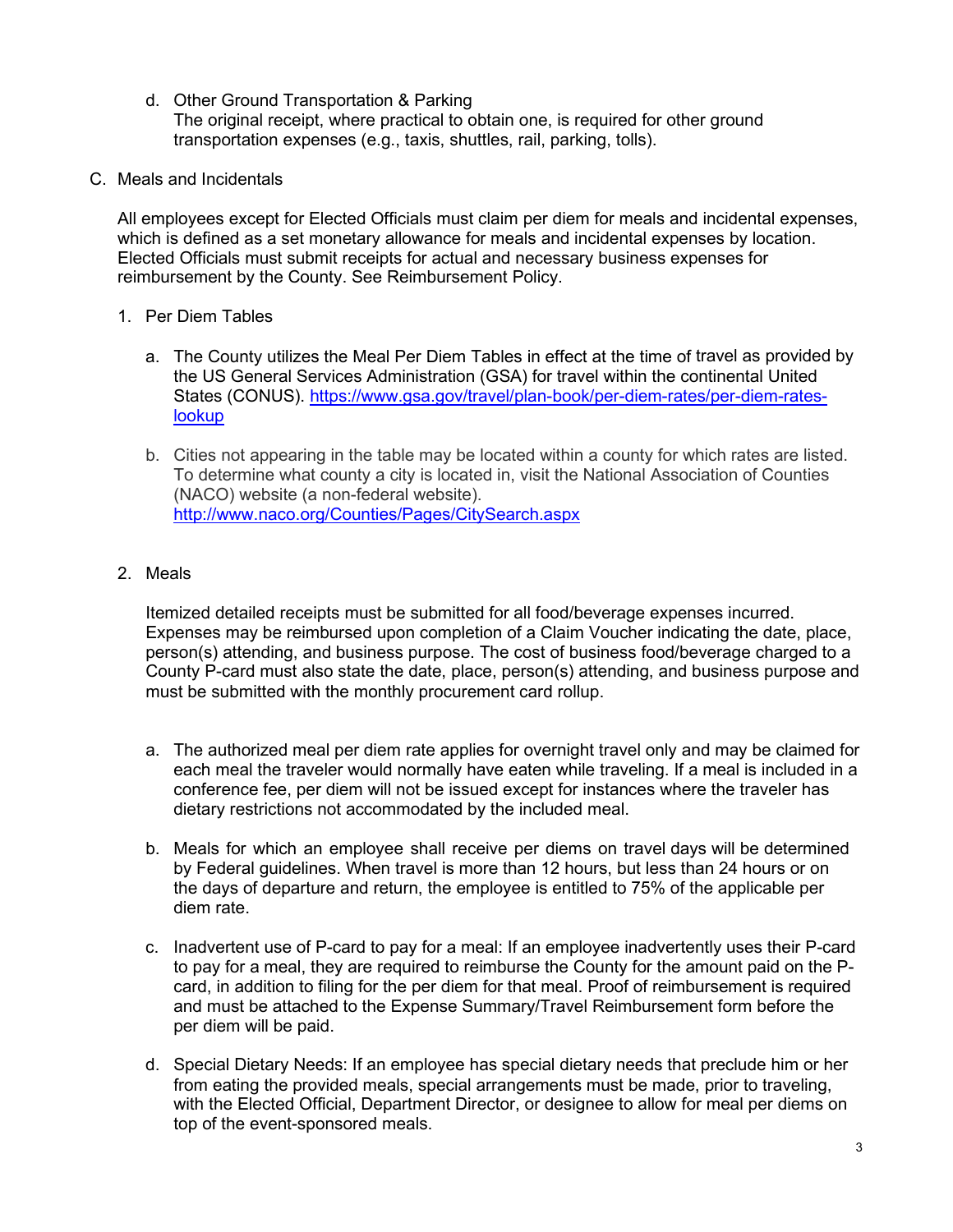- e. Incidentals: The incidental expense per diem is only allowable if the employee's travel itinerary contains an overnight stay. One incidental per diem is allowed per day that includes the overnight, and on travel days.
- 3. Receipts
	- a. Receipts are required for expenses not covered by a per diem. If a receipt is not available, the employee must provide a written explanation for the expense and obtain approval.
	- b. Employees must submit receipts and file expense reports as soon as possible after expense was incurred, but no later than 14 calendar days after completion of each trip.
	- c. Lack of Receipt for P-Card Transaction: In the event an employee paid for travel expenses with the County P-Card but lost or did not retain receipts, employee must submit a completed Lack of Procurement Card Transaction Documentation form. Repeated occurrences may result in revocation of the employee's card.
	- d. Lack of Receipt for Reimbursement of Non-P-card Expenses: In the event an employee paid out-of-pocket for travel expenses but lost or did not retain receipts, employee must submit a completed Certification of Lost or Unavailable Travel Expense Documentation form. Repeated occurrences may result in denial of reimbursement.
- D. Vehicle Travel
	- 1. Parking

The County shall pay parking costs while on business related travel. Covered airport parking and valet parking will NOT be.

- 2. If a private or County vehicle is used, refer to the **Driving on County Business Policy** for applicable reimbursement policies.
- 3. All car rentals must be booked with the P-card via the preferred car rental supplier agreements. Employees must use a preferred car rental company when traveling on County business, if available. When traveling in groups employees should share cars to minimize costs. At the time of rental, the car should be inspected, and any damage found should be noted on the contract before the vehicle is accepted. In the event of cancellation, employees should request and record the cancellation number in case of billing disputes. NOTE: provider discount code must be provided when reservation is made.

a. Auto rental information and rates: <https://www.bidscolorado.com/co/portal.nsf/xpPriceAgreementsByCategory.xsp> Click on the Automobile Rental Category Insurance: Included in the rental car contracts is liability insurance coverage, and collision damage waiver insurance coverage up to the full value of the rental vehicle for employees and elected officials when renting a vehicle for business travel. Liability insurance limits vary per company. The employee is instructed to waive (reject) the additional insurance offered by the rental company.

b. Vehicle Size: Standard car rentals will be for compact or economy size (based on availability). Upgrades to larger vehicles must be approved by the employee's supervisor e.g., a full-size or SUV or minivan would be permitted if three or more employees are traveling together or if large equipment is being transported or the location's weather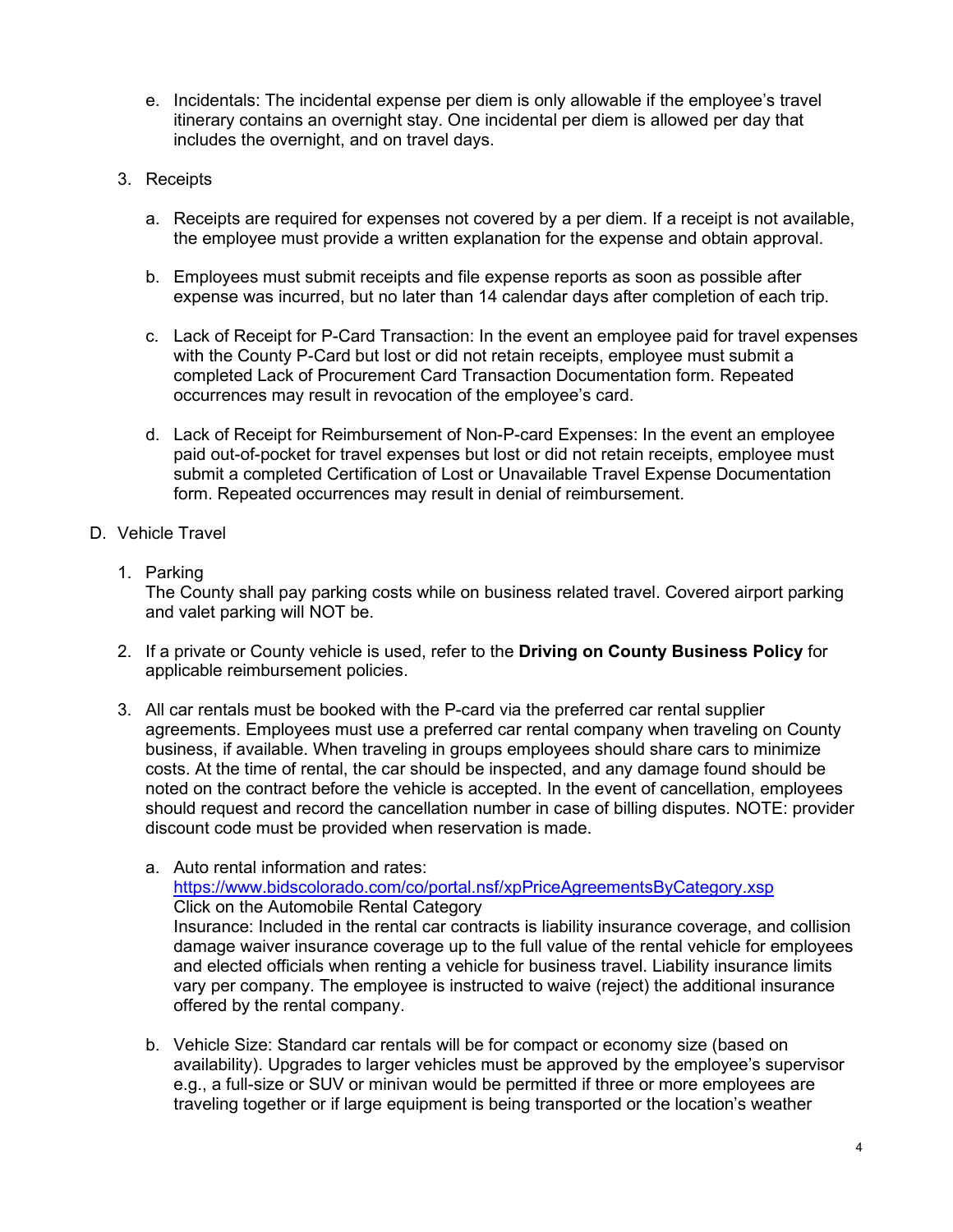conditions call for added safety measures (other than availability). Luxury vehicles are not permitted.

4. Other Modes of Transportation

The cost other modes of transportation, such as bus, light rail, taxi services, vehicle sharing service such as Lyft, etc. to and from places of business, hotel, airports, or railroad stations in connection with business activities is reimbursable. In all cases, P-card must be used OR detailed receipts must be obtained. If available and practical, public transportation to and from airports shall be used. Tips for drivers may be included; Tips should be an appropriate amount and not exceed 20% of the total cost.

- 5. Shuttle/Van Service: Shuttle or van service between hotels and airports should be used if available and practical.
- E. Air Travel
	- 1. The employee or travel agency, if applicable, shall confirm tickets based on the lowest logical airfare as determined by the following criteria:
		- a. Connecting flights that result in significant cost savings and add no more than 2 hours travel time
		- b. A flight within two (2) hours of intended departure or arrival time
		- c. Maximum use of non-refundable tickets when applicable
	- 2. If the lowest logical airfare is not accepted, the employee must obtain approval from the Elected or Appointed Official or Department Director or above.
	- 3. Business and First Class are not permitted.
	- 4. Tickets should be purchased at least 14 calendar days prior to departure date when possible. Justification must be provided and approved by the Division Director or Elected or Appointed Official if tickets are purchased within 7 days of departure.
	- 5. Unused, lost or stolen tickets must be reported to the travel agency, if utilized, or the applicable airline ticket counter. Employee should attempt to ensure unused tickets are applied to the next trip taken in accordance with all the airline rules and regulations. Documentation is required indicating the reason tickets were not used. Immediately upon discovery of a lost/stolen ticket, the employee shall report the loss to the travel agency or applicable airline ticket counter, who will file the Lost Ticket Application (LTA).
	- 6. Delays
		- a. If an airline delay necessitates an overnight stay that is not paid for by the airline, employees must contact the travel agency, if applicable, or obtain their own accommodations. Should an airline delay necessitate an overnight stay, the employee must first attempt to secure complimentary accommodation from the airline. If unsuccessful, the employee should contact the travel agency for assistance (if an agency was used). Otherwise, employee must obtain their own accommodations using their P-card to book the room, if the employee has a P-card, or their own payment method, if not).
		- b. If an employee is denied boarding due to overbooking, the free voucher must be applied to the next business travel flight. Employees who are involuntarily denied boarding should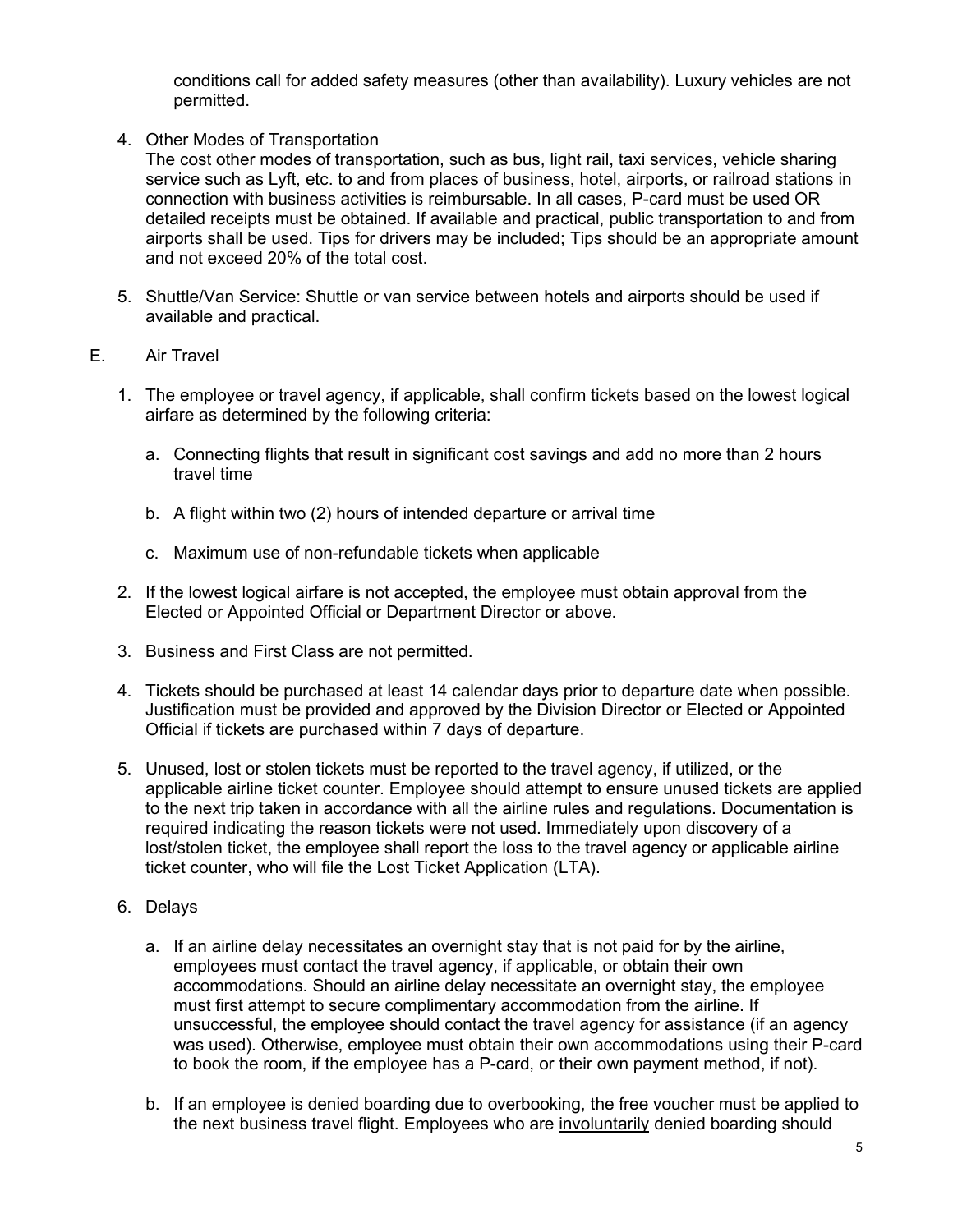immediately obtain a free voucher from the airline and apply it to their next business travel flight. (Vouchers must be used for County-related business flights only, not for personal flights.)

- 7. Baggage
	- a. The County will not reimburse the employee for personal items lost while traveling on business. Luggage insurance of \$1,500.00 for checked luggage is automatically provided by using the P-card to purchase the ticket. However, the ultimate responsibility for retrieving and compensating lost baggage lies with the airlines.
	- b. The County will pay standard baggage fees. The County will not pay for oversized or overweight baggage. Exceptions will be made for those employees traveling with heavy or bulky materials or equipment, County records or property, or relocating a child.
- F. Train Travel
	- 1. The County shall pay only the amount of the fare that does not exceed the cost of mileage or a competitively priced airfare, whichever is less.
	- 2. A County-issued P-card is required for booking train travel.
	- 3. Travel shall be in economy or coach class. Business and First Class are not permitted.

### G. Lodging

- 1. The County will pay the cost of lodging when an overnight stay is required. The County will pay the cost of a single room in a reasonable hotel or motel when reasonably required in connection with eligible in-state/out-of-state travel. When there is a selection of official conference hotels, employees should select lodging arrangements that are also logistically reasonable. The County will not pay for luxury suites, room upgrades, room service, movie fees, or other incidentals other than basic lodging expense and internet connectivity charges used for County business. Bookings through and lodging at Airbnb and VBRO locations will not be reimbursed by the County.
- 2. When specifically pre-approved, the County will pay for additional lodging beyond that required for County business, but only when necessary to achieve a savings in transportation cost that more than compensates for the cost of additional lodging.
- 3. Cancellations: Room reservations should be "guaranteed for late arrival" as part of the effort to ensure that a room is available as required. It is therefore imperative that the employee is aware of the hotel cancellation policy and abides by it if cancellation is imminent.
- 4. Other Accommodations: Employees do not under any circumstances get reimbursed for expenses not actually incurred, such as, if an employee stays with friends or relatives, or camps instead of staying in a hotel.

### H. Conferences

1. The County will pay the cost of registration fees, banquet meals, boxed lunches, or other refreshments associated with the conference event.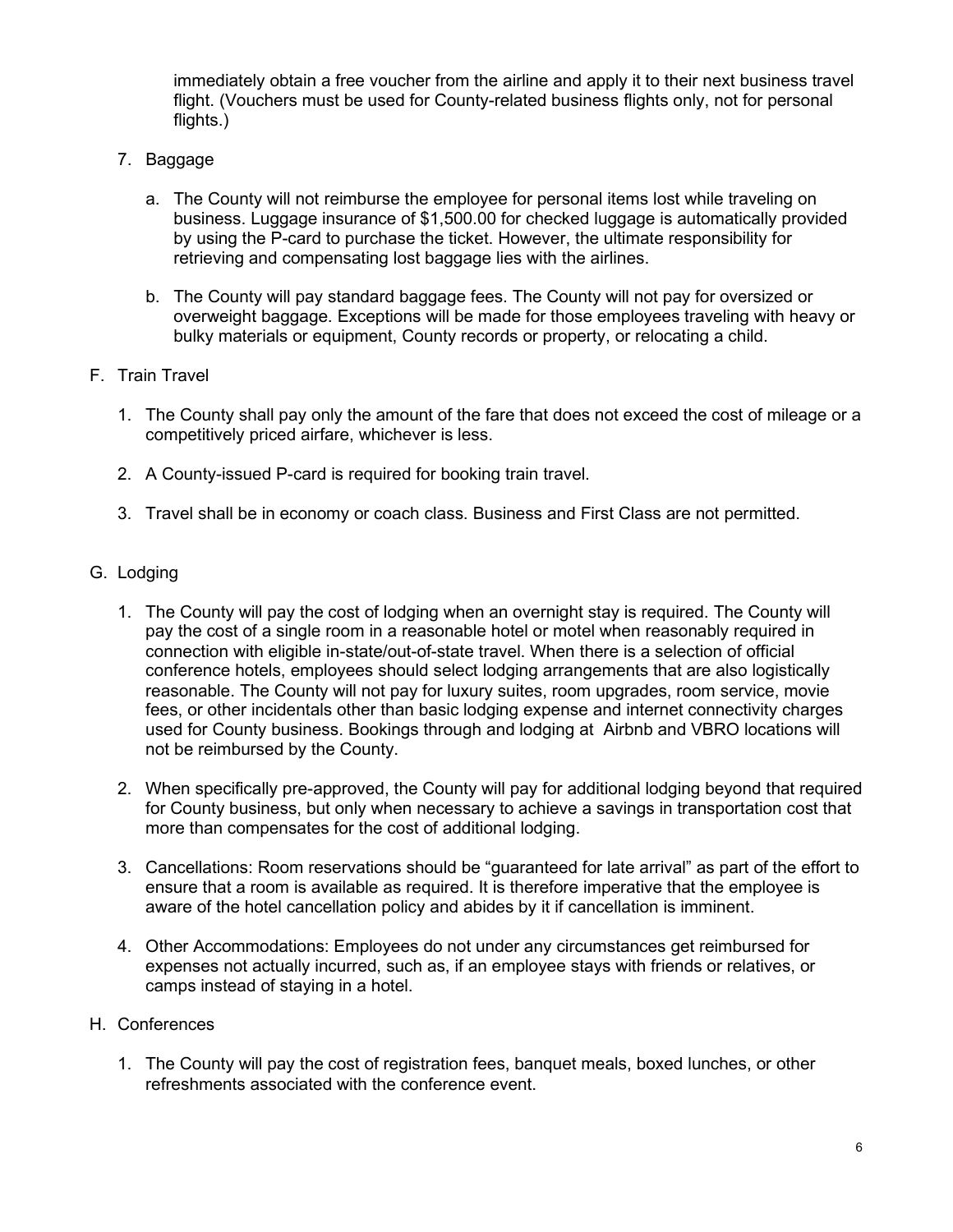- 2. The County will not pay for the cost of other social activities or events that are offered in conjunction with the conference but are not part of the conference agenda (e.g., sight-seeing trips, tournaments, etc.).
- I. Change in Travel Plans

If an employee wishes to change travel plans for discretionary personal reasons, the employee will bear any costs incurred in making those changes. If the reasons for the change in travel plans are related to business purposes, changes in the scheduled conference, training, or other business purposes outside the employee's control, or for verifiable personal emergencies such as urgent family medical problems or damage to the home, the County will bear the costs for the changes in travel plans.

J. Voluntary Stay Over / Combining Leisure with Business Travel

If an employee decides to arrive early or stay late at the destination for personal reasons, all costs associated with the extra days will be borne by the employee and the time shall be recognized as vacation or personal time per HR guidelines and must be pre-approved time off by the appropriate supervisor. Employees must provide an alternate form of payment for any expenses associated with the leisure portion of the travel. Documentation will be expected to provide proof that expenses are not incurred by the County for the leisure portion of the travel. Examples include lodging, meals, entertainment, phone calls, and other expenses.

- K. Travel Advances
	- 1. Travel advances may be obtained by any Elected or Appointed Official/employee solely for per diem expenses and mileage. Appropriate documentation required by Accounting must be completed, approved and submitted three weeks before the scheduled departure date. Travel advances may be obtained by any employee not possessing a P-card or requiring a monetary advance for per diem expenses.
	- 2. All amounts paid pursuant to an advance must be accounted for with proper documentation. Unexpended travel advance funds and funds for which the traveling employee cannot account must be reimbursed to the County within five (5) business days after returning to the County.
	- 3. If the employee owes money to the County due to overpayment of expenses or advances, a check for the full amount must be attached to the Expense Summary form and must be filed within fourteen (14) days of return from travel.
	- 4. Advances for Conference Meals: Employee must include a copy of any applicable conference or training agenda when filing for an advance so that it can readily be determined whether the County has already paid for some of the employee's meals in the registration cost for the conference, training, or other event. This schedule of meals will be used to determine which meals are reimbursable.
- L. Travel Paid by Non-County Entity

Travel Expenses paid by an entity other than the County, or a state or local government must comply with the following requirements to be accepted:

- 1. The travel must be for a government purpose related to the person's official position.
- 2. The travel arrangements must be appropriate to that purpose.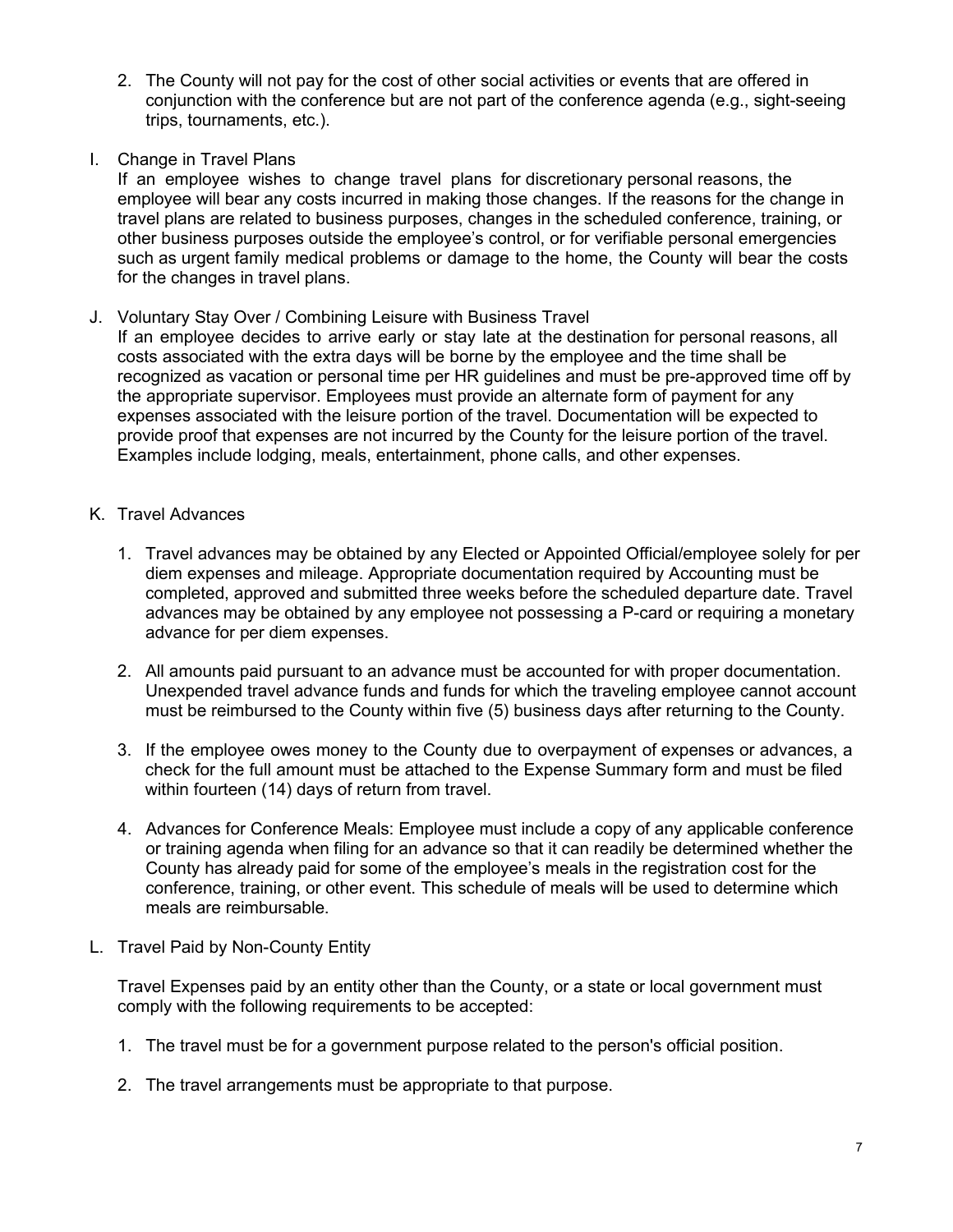- 3. The trip can be no longer than reasonably necessary to accomplish the business which is its purpose. If the trip is extended for personal purposes, the expenses related to the extended trip must be paid by the official or employee not the donor.
- 4. The County official or employee who will be traveling is not currently, was not in the recent past, and will not in the reasonably foreseeable future, be able to take direct official action with respect to the donor.
- 5. The County official or employee must verify compliance with conditions 1 through 4 above by any of the following means:
	- a. Written supervisory approval
	- b. Official public approval by the Board of County Commissioners.
	- c. Written explanation by the elected official of why he or she believes the travel meets conditions 1 through 4; or
	- d. An advisory opinion from the Colorado Independent Ethics Commission.
- M. Non-Reimbursable Miscellaneous Expenses

Employees will not be reimbursed for the following miscellaneous expenses:

- a) Airline membership clubs
- b) Car rental insurance for collision damage or personal accidents
- c) Claims for medical or dental care
- d) Childcare
- e) Club reward program fees
- f) Expenses for travel companions/spouses/family members/pets
- g) Helicopter services for airport transfers
- h) Loss or theft of personal property or funds while traveling
- i) Movies (in-flight or in-room)
- j) "No Show" charges for hotel or car services
- k) Personal cell phone charges
- l) Personal Entertainment (sporting events, theaters, concerts, etc.)
- m) Traffic violations and/or parking tickets
- n) Travel insurance

This list is not meant to be comprehensive. If an item/cost is not identified above, reimbursement is not implied. If in doubt, seek clarification from the Purchasing Card & Travel Specialist prior to incurring the expense.

### **LINKS TO EXTERNAL WEBSITES:**

Meal Per Diem Tables - US General Services Administration (GSA). <https://www.gsa.gov/travel/plan-book/per-diem-rates/per-diem-rates-lookup>

Auto rental information and rates: <https://www.bidscolorado.com/co/portal.nsf/xpPriceAgreementsByCategory.xsp>

Standard Mileage Rates – Internal Revenue Service (IRS) https://www.irs.gov/tax-professionals/standard-mileage-rates